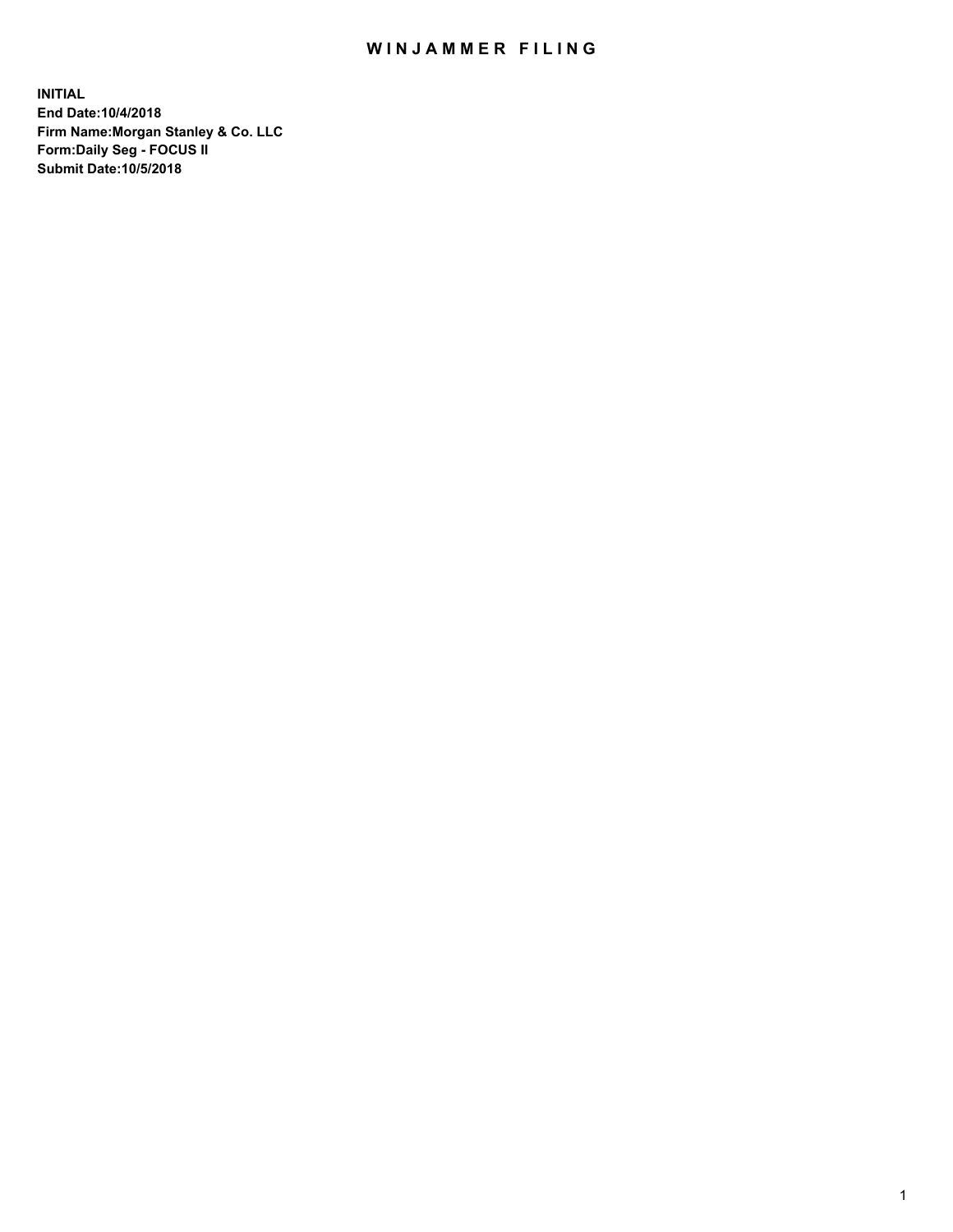**INITIAL End Date:10/4/2018 Firm Name:Morgan Stanley & Co. LLC Form:Daily Seg - FOCUS II Submit Date:10/5/2018 Daily Segregation - Cover Page**

| Name of Company                                                                                                                                                                                                                                                                                                                | Morgan Stanley & Co. LLC                               |
|--------------------------------------------------------------------------------------------------------------------------------------------------------------------------------------------------------------------------------------------------------------------------------------------------------------------------------|--------------------------------------------------------|
| <b>Contact Name</b>                                                                                                                                                                                                                                                                                                            | <b>Ikram Shah</b>                                      |
| <b>Contact Phone Number</b>                                                                                                                                                                                                                                                                                                    | 212-276-0963                                           |
| <b>Contact Email Address</b>                                                                                                                                                                                                                                                                                                   | lkram.shah@morganstanley.com                           |
| FCM's Customer Segregated Funds Residual Interest Target (choose one):<br>a. Minimum dollar amount: ; or<br>b. Minimum percentage of customer segregated funds required:% ; or<br>c. Dollar amount range between: and; or<br>d. Percentage range of customer segregated funds required between:% and%.                         | 280,000,000<br><u>0</u><br><u>0 0</u><br>0 Q           |
| FCM's Customer Secured Amount Funds Residual Interest Target (choose one):<br>a. Minimum dollar amount: ; or<br>b. Minimum percentage of customer secured funds required:%; or<br>c. Dollar amount range between: and; or<br>d. Percentage range of customer secured funds required between:% and%.                            | 140,000,000<br><u>0</u><br><u>00</u><br>0 <sub>0</sub> |
| FCM's Cleared Swaps Customer Collateral Residual Interest Target (choose one):<br>a. Minimum dollar amount: ; or<br>b. Minimum percentage of cleared swaps customer collateral required:% ; or<br>c. Dollar amount range between: and; or<br>d. Percentage range of cleared swaps customer collateral required between:% and%. | 92,000,000<br><u>0</u><br><u>00</u><br>0 <sup>0</sup>  |

Attach supporting documents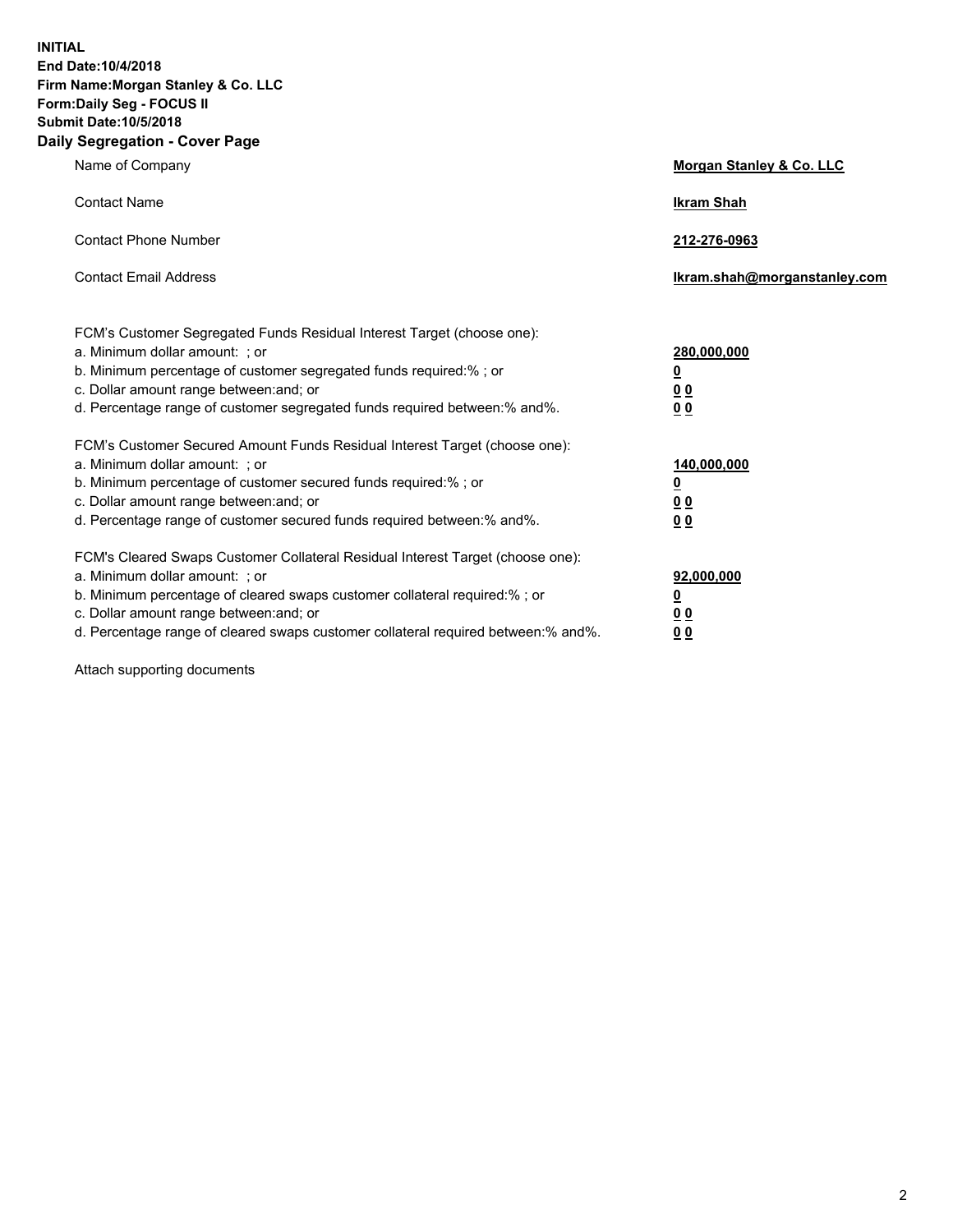## **INITIAL End Date:10/4/2018 Firm Name:Morgan Stanley & Co. LLC Form:Daily Seg - FOCUS II Submit Date:10/5/2018 Daily Segregation - Secured Amounts** Foreign Futures and Foreign Options Secured Amounts Amount required to be set aside pursuant to law, rule or regulation of a foreign government or a rule of a self-regulatory organization authorized thereunder 1. Net ledger balance - Foreign Futures and Foreign Option Trading - All Customers A. Cash **2,381,245,630** [7315] B. Securities (at market) **2,282,548,591** [7317] 2. Net unrealized profit (loss) in open futures contracts traded on a foreign board of trade **593,844,859** [7325] 3. Exchange traded options a. Market value of open option contracts purchased on a foreign board of trade **19,665,134** [7335] b. Market value of open contracts granted (sold) on a foreign board of trade **-22,569,494** [7337] 4. Net equity (deficit) (add lines 1. 2. and 3.) **5,254,734,720** [7345] 5. Account liquidating to a deficit and account with a debit balances - gross amount **202,675,734** [7351] Less: amount offset by customer owned securities **-201,372,319** [7352] **1,303,415** 6. Amount required to be set aside as the secured amount - Net Liquidating Equity Method (add lines 4 and 5) 7. Greater of amount required to be set aside pursuant to foreign jurisdiction (above) or line 6. FUNDS DEPOSITED IN SEPARATE REGULATION 30.7 ACCOUNTS 1. Cash in banks A. Banks located in the United States **510,726,686** [7500] B. Other banks qualified under Regulation 30.7 **882,372,080** [7520] **1,393,098,766** 2. Securities A. In safekeeping with banks located in the United States **123,142,187** [7540] B. In safekeeping with other banks qualified under Regulation 30.7 **0** [7560] **123,142,187** [7570] 3. Equities with registered futures commission merchants A. Cash **7,893,234** [7580] B. Securities **0** [7590] C. Unrealized gain (loss) on open futures contracts **562,591** [7600] D. Value of long option contracts **0** [7610] E. Value of short option contracts **0** [7615] **8,455,825** [7620] 4. Amounts held by clearing organizations of foreign boards of trade A. Cash **0** [7640] B. Securities **0** [7650] C. Amount due to (from) clearing organization - daily variation **0** [7660] D. Value of long option contracts **0** [7670] E. Value of short option contracts **0** [7675] **0** [7680] 5. Amounts held by members of foreign boards of trade A. Cash **1,172,851,846** [7700]

- 
- C. Unrealized gain (loss) on open futures contracts **593,282,268** [7720]
- D. Value of long option contracts **19,665,134** [7730]
- E. Value of short option contracts **-22,569,494** [7735] **3,922,636,158**
- 6. Amounts with other depositories designated by a foreign board of trade **0** [7760]
- 7. Segregated funds on hand **0** [7765]
- 8. Total funds in separate section 30.7 accounts **5,447,332,936** [7770]
- 9. Excess (deficiency) Set Aside for Secured Amount (subtract line 7 Secured Statement Page 1 from Line 8)
- 10. Management Target Amount for Excess funds in separate section 30.7 accounts **140,000,000** [7780]
- 11. Excess (deficiency) funds in separate 30.7 accounts over (under) Management Target **51,294,801** [7785]

**0** [7305]

[7354] **5,256,038,135** [7355]

**5,256,038,135** [7360]

[7530]

 B. Securities **2,159,406,404** [7710] [7740] **191,294,801** [7380]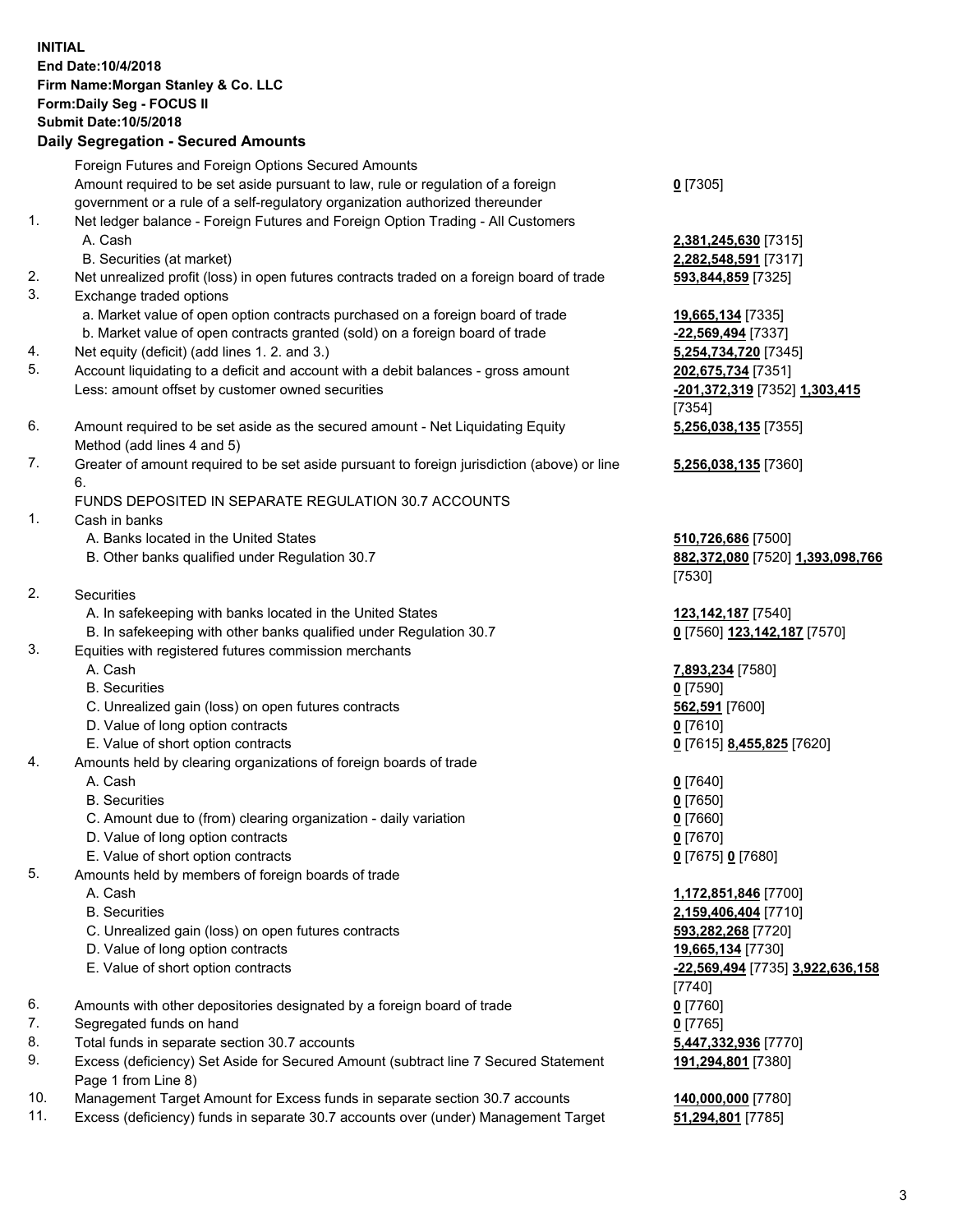**INITIAL End Date:10/4/2018 Firm Name:Morgan Stanley & Co. LLC Form:Daily Seg - FOCUS II Submit Date:10/5/2018 Daily Segregation - Segregation Statement** SEGREGATION REQUIREMENTS(Section 4d(2) of the CEAct) 1. Net ledger balance A. Cash **11,220,400,307** [7010] B. Securities (at market) **6,532,361,638** [7020] 2. Net unrealized profit (loss) in open futures contracts traded on a contract market **-1,186,762,850** [7030] 3. Exchange traded options A. Add market value of open option contracts purchased on a contract market **404,855,209** [7032] B. Deduct market value of open option contracts granted (sold) on a contract market **-600,418,084** [7033] 4. Net equity (deficit) (add lines 1, 2 and 3) **16,370,436,220** [7040] 5. Accounts liquidating to a deficit and accounts with debit balances - gross amount **1,132,503,988** [7045] Less: amount offset by customer securities **-1,130,587,227** [7047] **1,916,761** [7050] 6. Amount required to be segregated (add lines 4 and 5) **16,372,352,981** [7060] FUNDS IN SEGREGATED ACCOUNTS 7. Deposited in segregated funds bank accounts A. Cash **4,596,607,527** [7070] B. Securities representing investments of customers' funds (at market) **0** [7080] C. Securities held for particular customers or option customers in lieu of cash (at market) **694,521,031** [7090] 8. Margins on deposit with derivatives clearing organizations of contract markets A. Cash **5,905,019,120** [7100] B. Securities representing investments of customers' funds (at market) **0** [7110] C. Securities held for particular customers or option customers in lieu of cash (at market) **5,837,840,607** [7120] 9. Net settlement from (to) derivatives clearing organizations of contract markets **-136,521,757** [7130] 10. Exchange traded options A. Value of open long option contracts **404,855,209** [7132] B. Value of open short option contracts **and the set of our of the set of our of the set of our of the set of the set of the set of the set of the set of the set of the set of the set of the set of the set of the set of th** 11. Net equities with other FCMs A. Net liquidating equity **6,137,852** [7140] B. Securities representing investments of customers' funds (at market) **0** [7160] C. Securities held for particular customers or option customers in lieu of cash (at market) **0** [7170] 12. Segregated funds on hand **0** [7150] 13. Total amount in segregation (add lines 7 through 12) **16,708,041,505** [7180] 14. Excess (deficiency) funds in segregation (subtract line 6 from line 13) **335,688,524** [7190]

- 15. Management Target Amount for Excess funds in segregation **280,000,000** [7194]
- 16. Excess (deficiency) funds in segregation over (under) Management Target Amount Excess

**55,688,524** [7198]